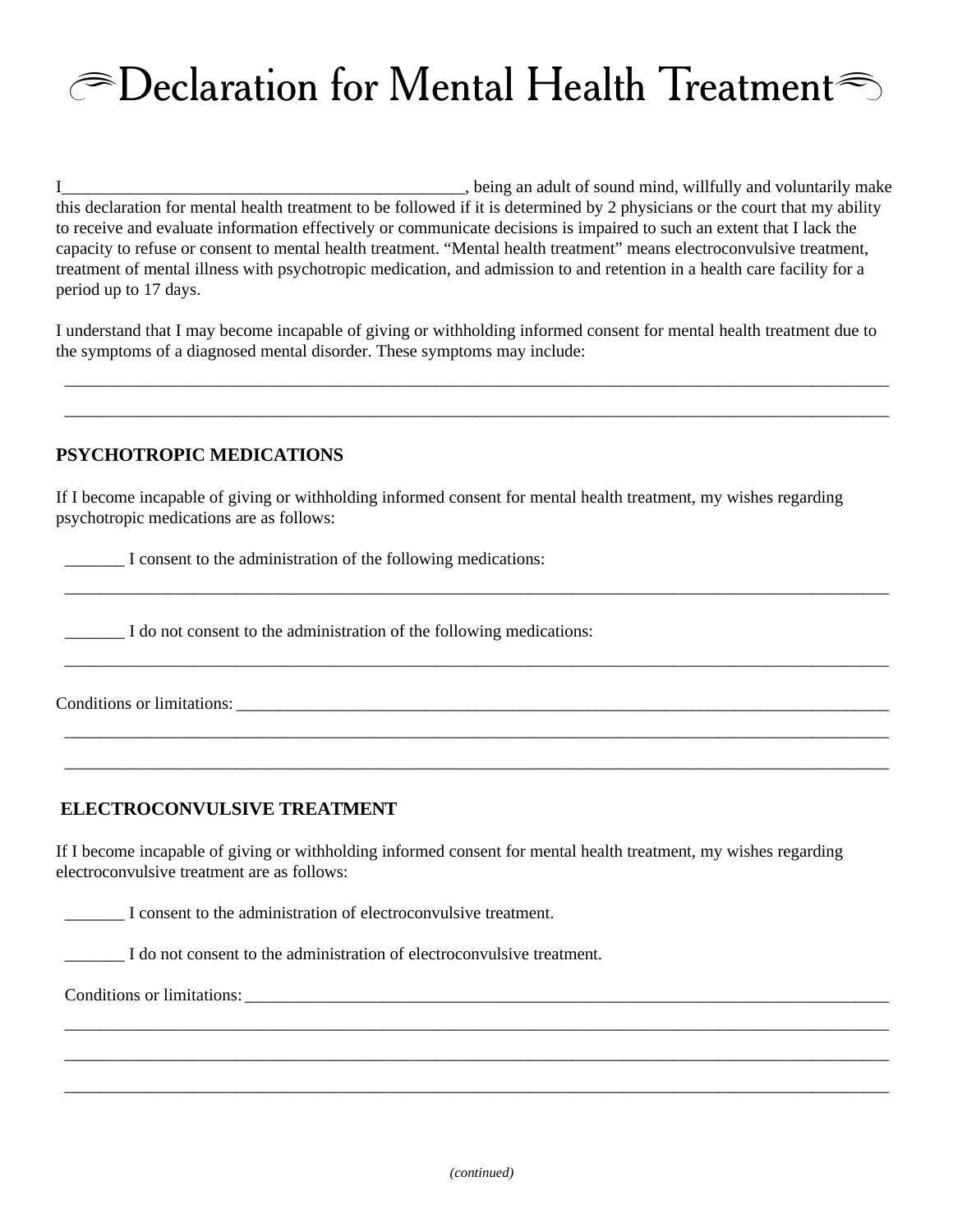## Declaration for Mental Health Treatment Page 2

#### **ADMISSION TO AND RETENTION IN FACILITY**

If I become incapable of giving or withholding informed consent for mental health treatment, my wishes regarding admission to and retention in a health care facility for mental health treatment are as follows:



I do not consent to being admitted to a health care facility for mental health treatment.

This directive cannot, by law, provide consent to retain me in a facility for more than 17 days.

#### Conditions or limitations: \_\_\_\_\_\_\_\_\_\_\_\_\_\_\_\_\_\_\_\_\_\_\_\_\_\_\_\_\_\_\_\_\_\_\_\_\_\_\_\_\_\_\_\_\_\_\_\_\_\_\_\_\_\_\_\_\_\_\_\_\_\_\_\_\_\_\_\_\_\_\_\_\_\_\_

#### **SELECTION OF PHYSICIAN** *(optional)*

| If it becomes necessary to determine if I have become incapable of giving or withholding informed consent for mental    |     |              |
|-------------------------------------------------------------------------------------------------------------------------|-----|--------------|
| health treatment, I choose Dr.                                                                                          | nt. | to be one of |
| the 2 physicians who will determine whether I am incapable. If that physician is unavailable, that physician's designee |     |              |
| shall determine whether I am incapable.                                                                                 |     |              |

\_\_\_\_\_\_\_\_\_\_\_\_\_\_\_\_\_\_\_\_\_\_\_\_\_\_\_\_\_\_\_\_\_\_\_\_\_\_\_\_\_\_\_\_\_\_\_\_\_\_\_\_\_\_\_\_\_\_\_\_\_\_\_\_\_\_\_\_\_\_\_\_\_\_\_\_\_\_\_\_\_\_\_\_\_\_\_\_ \_\_\_\_\_\_\_\_\_\_\_\_\_\_\_\_\_\_\_\_\_\_\_\_\_\_\_\_\_\_\_\_\_\_\_\_\_\_\_\_\_\_\_\_\_\_\_\_\_\_\_\_\_\_\_\_\_\_\_\_\_\_\_\_\_\_\_\_\_\_\_\_\_\_\_\_\_\_\_\_\_\_\_\_\_\_\_\_

\_\_\_\_\_\_\_\_\_\_\_\_\_\_\_\_\_\_\_\_\_\_\_\_\_\_\_\_\_\_\_\_\_\_\_\_\_\_\_\_\_\_\_\_\_\_\_\_\_\_\_\_\_\_\_\_\_\_\_\_\_\_\_\_\_\_\_\_\_\_\_\_\_\_\_\_\_\_\_\_\_\_\_\_\_\_\_\_

\_\_\_\_\_\_\_\_\_\_\_\_\_\_\_\_\_\_\_\_\_\_\_\_\_\_\_\_\_\_\_\_\_\_\_\_\_\_\_\_\_\_\_\_\_\_\_\_\_\_\_\_\_\_\_\_\_\_\_\_\_\_\_\_\_\_\_\_\_\_\_\_\_\_\_\_\_\_\_\_\_\_\_\_\_\_\_\_

\_\_\_\_\_\_\_\_\_\_\_\_\_\_\_\_\_\_\_\_\_\_\_\_\_\_\_\_\_\_\_\_\_\_\_\_\_\_\_\_\_\_\_\_\_\_\_\_\_\_\_\_\_\_\_\_\_\_\_\_\_\_\_\_\_\_\_\_\_\_\_\_\_\_\_\_\_\_\_\_\_\_\_\_\_\_\_\_\_\_\_\_\_\_\_\_

\_\_\_\_\_\_\_\_\_\_\_\_\_\_\_\_\_\_\_\_\_\_\_\_\_\_\_\_\_\_\_\_\_\_\_\_\_\_\_\_\_\_\_\_\_\_\_\_\_\_\_\_\_\_\_\_\_\_\_\_\_\_\_\_\_\_\_\_\_\_\_\_\_\_\_\_\_\_\_\_\_\_\_\_\_\_\_\_\_\_\_\_\_\_\_\_

#### **ADDITIONAL REFERENCES OR INSTRUCTIONS**

Conditions or limitations:

#### **ATTORNEY-IN-FACT**

| I hereby appoint: |  |  |
|-------------------|--|--|
| <b>NAME</b>       |  |  |
| <b>ADDRESS</b>    |  |  |
| TELEPHONE#        |  |  |

to act as my attorney-in-fact to make decisions regarding my mental health treatment if I become incapable of giving or withholding informed consent for that treatment.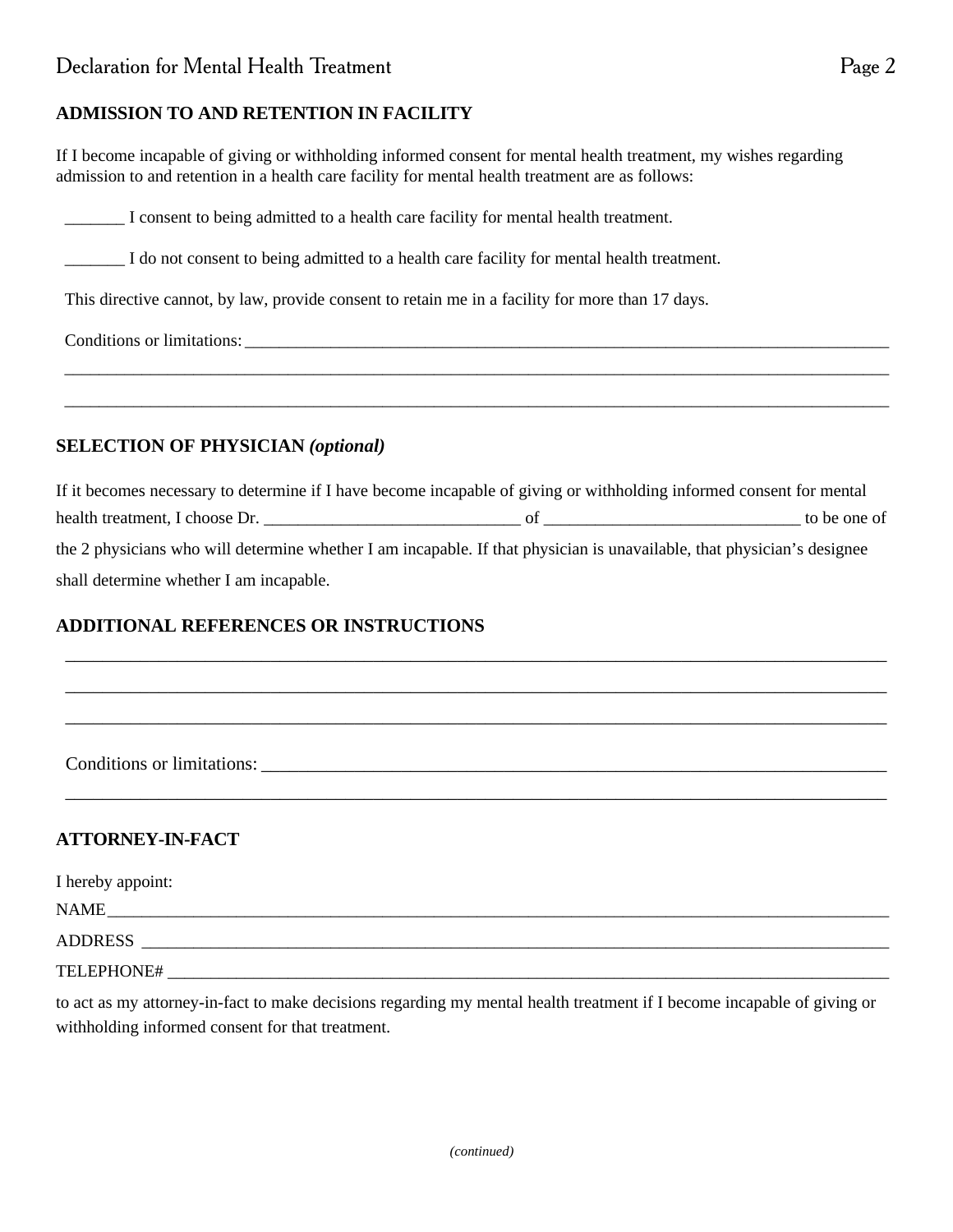#### **ATTORNEY-IN-FACT** *(continued)*

If the person named above refuses or is unable to act on my behalf, or if I revoke that person's authority to act as my attorney-in-fact, I authorize the following person to act as my attorney-in-fact:

| <b>NAME</b>    |  |
|----------------|--|
| <b>ADDRESS</b> |  |
| TELEPHONE#     |  |

My attorney-in-fact is authorized to make decisions that are consistent with the wishes I have expressed in this declaration or, if not expressed, as are otherwise known to my attorney-in-fact. If my wishes are not expressed and are not otherwise known by my attorney-in-fact, my attorney-in-fact is to act in what he or she believes to be my best interest.

\_\_\_\_\_\_\_\_\_\_\_\_\_\_\_\_\_\_\_\_\_\_\_\_\_\_\_\_\_\_\_\_\_\_\_\_\_\_\_\_\_\_\_\_\_\_\_\_\_\_\_\_\_\_\_\_\_\_\_\_\_\_\_\_\_\_\_\_\_\_\_\_\_\_\_\_\_\_\_\_\_\_\_\_\_\_\_\_ (Signature of Principal/Date)

#### **AFFIRMATION OF WITNESSES**

We affirm that the principal is personally known to us, that the principal signed or acknowledged the principal's signature on this declaration for mental health treatment in our presence, that the principal appears to be of sound mind and not under duress, fraud or undue influence, that neither of us is:

A person appointed as an attorney-in-fact by this document;

The principal's attending physician or mental health service provider or a relative of the physician or provider;

The owner, operator, or relative of an owner or operator of a facility in which the principal is a patient or resident; or

A person related to the principal by blood, marriage or adoption.

Witnessed By:

\_\_\_\_\_\_\_\_\_\_\_\_\_\_\_\_\_\_\_\_\_\_\_\_\_\_\_\_\_\_\_\_\_\_\_\_\_\_\_\_\_\_\_\_ \_\_\_\_\_\_\_\_\_\_\_\_\_\_\_\_\_\_\_\_\_\_\_\_\_\_\_\_\_\_\_\_\_\_\_\_\_\_\_\_\_\_\_\_ (Signature of Witness/Date) (Printed Name of Witness)

\_\_\_\_\_\_\_\_\_\_\_\_\_\_\_\_\_\_\_\_\_\_\_\_\_\_\_\_\_\_\_\_\_\_\_\_\_\_\_\_\_\_\_\_ \_\_\_\_\_\_\_\_\_\_\_\_\_\_\_\_\_\_\_\_\_\_\_\_\_\_\_\_\_\_\_\_\_\_\_\_\_\_\_\_\_\_\_\_ (Signature of Witness/Date) (Printed Name of Witness)

## **ACCEPTANCE OF APPOINTMENT AS ATTORNEY-IN-FACT**

I accept this appointment and agree to serve as attorney-in-fact to make decisions about mental health treatment for the principal. I understand that I have a duty to act consistent with the desires of the principal as expressed in this appointment. I understand that this document gives me authority to make decisions about mental health treatment only while the principal is incapable as determined by a court or 2 physicians. I understand that the principal may revoke this declaration in whole or in part at any time and in any manner when the principal is not incapable.

\_\_\_\_\_\_\_\_\_\_\_\_\_\_\_\_\_\_\_\_\_\_\_\_\_\_\_\_\_\_\_\_\_\_\_\_\_\_\_\_\_\_\_\_ \_\_\_\_\_\_\_\_\_\_\_\_\_\_\_\_\_\_\_\_\_\_\_\_\_\_\_\_\_\_\_\_\_\_\_\_\_\_\_\_\_\_\_\_

\_\_\_\_\_\_\_\_\_\_\_\_\_\_\_\_\_\_\_\_\_\_\_\_\_\_\_\_\_\_\_\_\_\_\_\_\_\_\_\_\_\_\_\_ \_\_\_\_\_\_\_\_\_\_\_\_\_\_\_\_\_\_\_\_\_\_\_\_\_\_\_\_\_\_\_\_\_\_\_\_\_\_\_\_\_\_\_\_

(Signature of Attorney-in-fact/Date) (Printed Name of Witness)

(Signature of Attorney-in-fact/Date) (Printed Name of Witness)